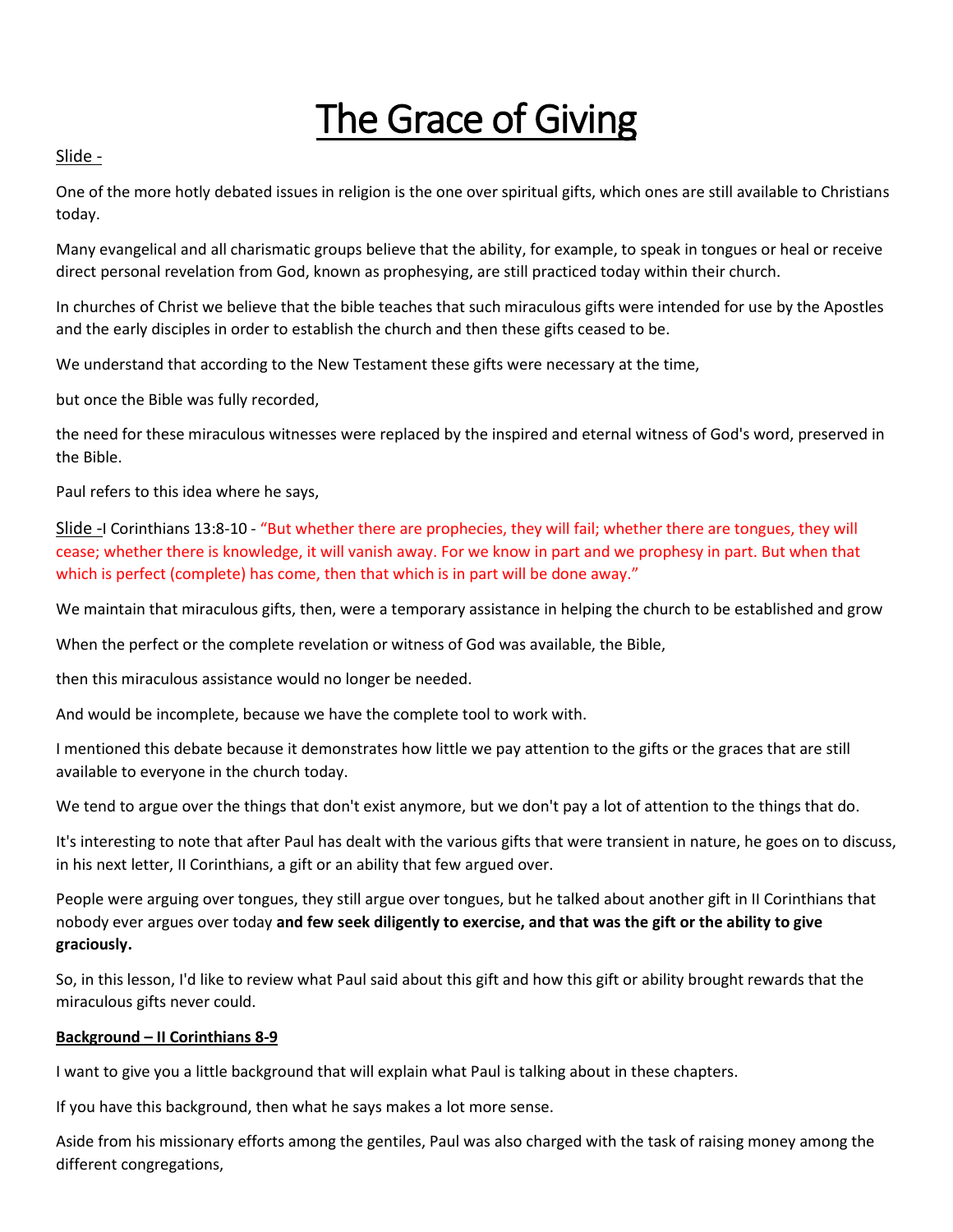in order to help with famine relief for the brethren who lived in Judea at that time.

In these two chapters, II Corinthians 8 and 9, he's going to talk about the Macedonian churches.

These were congregations in the northern part of Greece at the time - Philippi, Thessalonica, Berea.

These churches had been generous in their giving to help the brethren in Judea and the area around the city of Jerusalem.

In his letter to the Corinthians, who were located in the southern part of Greece,

he will often compare and refer to the attitude of the Northern churches, the Macedonian churches,

and the brethren in the South, the Corinthians.

Using these churches as examples, Paul will describe both the character of the spiritual gift of gracious giving and,

more importantly at this point, the blessings received for those who exercise this gift.

#### Slide -**Elements of Gracious Giving**

So, as we begin reading in Second Corinthians 8:1, Paul will briefly outline seven elements and characteristics of the type of giving that blesses the givers.

#### Slide -**1. Gracious Giving is Eager**

Slide -II Corinthians 8:1-4 – "Moreover, brethren, we make known to you the grace of God bestowed on the churches of Macedonia: that in a great trial of affliction the abundance of their joy and their deep poverty abounded in the riches of their liberality. For I bear witness that according to their ability, yes, and beyond their ability, they were freely willing, imploring us with much urgency that we would receive the gift and the fellowship of the ministering to the saints."

What gracious giving, it is eager

Despite their own hardships and financial obstacles, these people in the north were eager to give,

in order to help their brethren in Jerusalem.

Giving as an afterthought, giving what is left over, giving that is not planned and prayed over,

giving out of duty or guilt, this is giving, **but it's not gracious giving; and gracious giving is what blesses us.**

Giving that isn't gracious in nature, it's still giving, it still meets the needs, but it doesn't bless the giver and it doesn't honor God.

#### Slide -**2. Gracious Giving is Contagious**

Slide -II Corinthians 8:5-7 – "And not only as we had hoped, but they first gave themselves to the Lord, and then to us by the will of God. So we urged Titus, that as he had begun, so he would also complete this grace in you as well. But as you abound in everything—in faith, in speech, in knowledge, in all diligence, and in your love for us—see that you abound in this grace also."

In this section Paul points to the giving of the Macedonians as something to be copied,

an example, a motivation for other people.

Giving, when done graciously, stimulates the faith and the zeal of other people by setting a high standard and by displaying courage.

It takes guts to give graciously.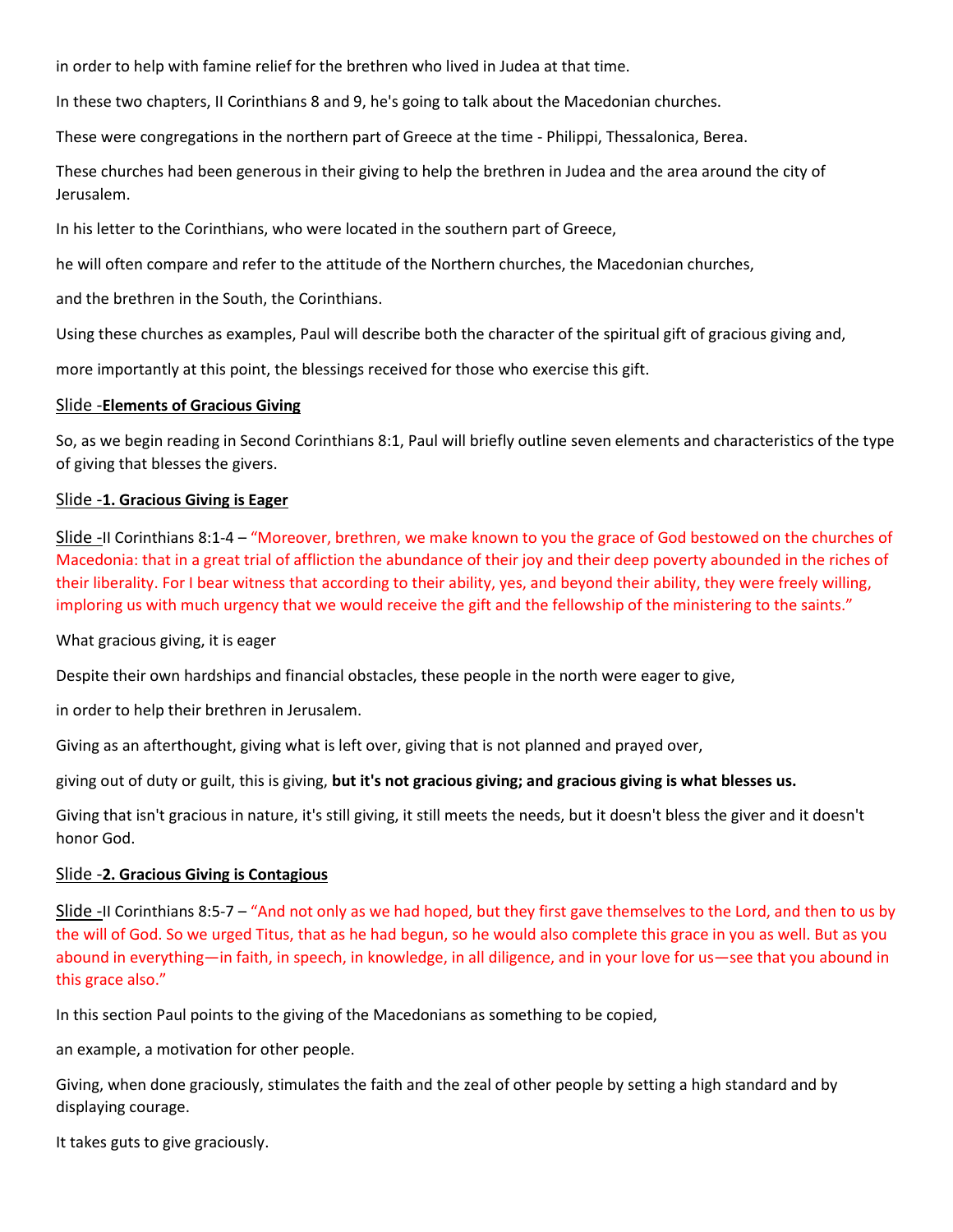Congregations have a good example of this process, when at the beginning of a building program, for example, the first ones called upon to give, give graciously.

And in doing so, they inspire many others in the church to have the same kind of courage to do exactly the same thing.

## Slide -**3. Gracious Giving is Consistent**

Slide -II Corinthians 8:8-12 – "I speak not by commandment, but I am testing the sincerity of your love by the diligence of others. For you know the grace of our Lord Jesus Christ, that though He was rich, yet for your sakes He became poor, that you through His poverty might become rich. And in this I give advice: It is to your advantage not only to be doing what you began and were desiring to do a year ago; but now you also must complete the doing of it; that as there was a readiness to desire it, so there also may be a completion out of what you have. For if there is first a willing mind, it is accepted according to what one has, and not according to what he does not have."

Paul explains that the Corinthians were the first ones to commit themselves to helping the brethren in Jerusalem.

In other words, they pledged - these people are having problems, they pledge to give, to help them.

However, the Macedonians were the first to actually give the money and in so doing, they set a high standard for generosity and gracious giving.

Now Paul is encouraging the Corinthians to finish what they started.

To come through on their original pledge. Gracious giving is consistent - the talk and the gift are the same.

A person is not considered a gracious giver if he gives as much as somebody else.

No, a gracious giver is the one who gives eagerly what he has promised to give, whatever that amount is.

# Slide -**4. Gracious Giving is Sacrificial**

Slide -II Corinthians 8:13-15 – "For I do not mean that others should be eased and you burdened; but by an equality, that now at this time your abundance may supply their lack, that their abundance also may supply your lack—that there may be equality. As it is written, "He who gathered much had nothing left over, and he who gathered little had no lack."

Paul makes a parallel here.

The Jewish Christians suffered persecution and they endured under famine conditions,

in order to bring the gospel to the gentiles.

The gentile Christians sacrificed their finances in order to support their Jewish brethren in the Lord.

Their giving was not meant to advantage one over the other,

No, they're giving was an opportunity to share an equal sacrifice in the name of Jesus Christ.

Giving is not gracious, is not spiritual, until it's sacrificial.

In the church, not all can give equally, but all can give sacrificially, in order to practice this gift of giving graciously.

## Slide -**5. Gracious Giving is Orderly**

In verses 16-25, this is a long passage, so I am not going to read but summarize it for you.

Paul takes great pains in declaring and detailing how the money is controlled.

The money, that you collected, he gives a lot of detail how it is controlled, how it was transported, how it was accounted for, thus protecting the integrity of his mission.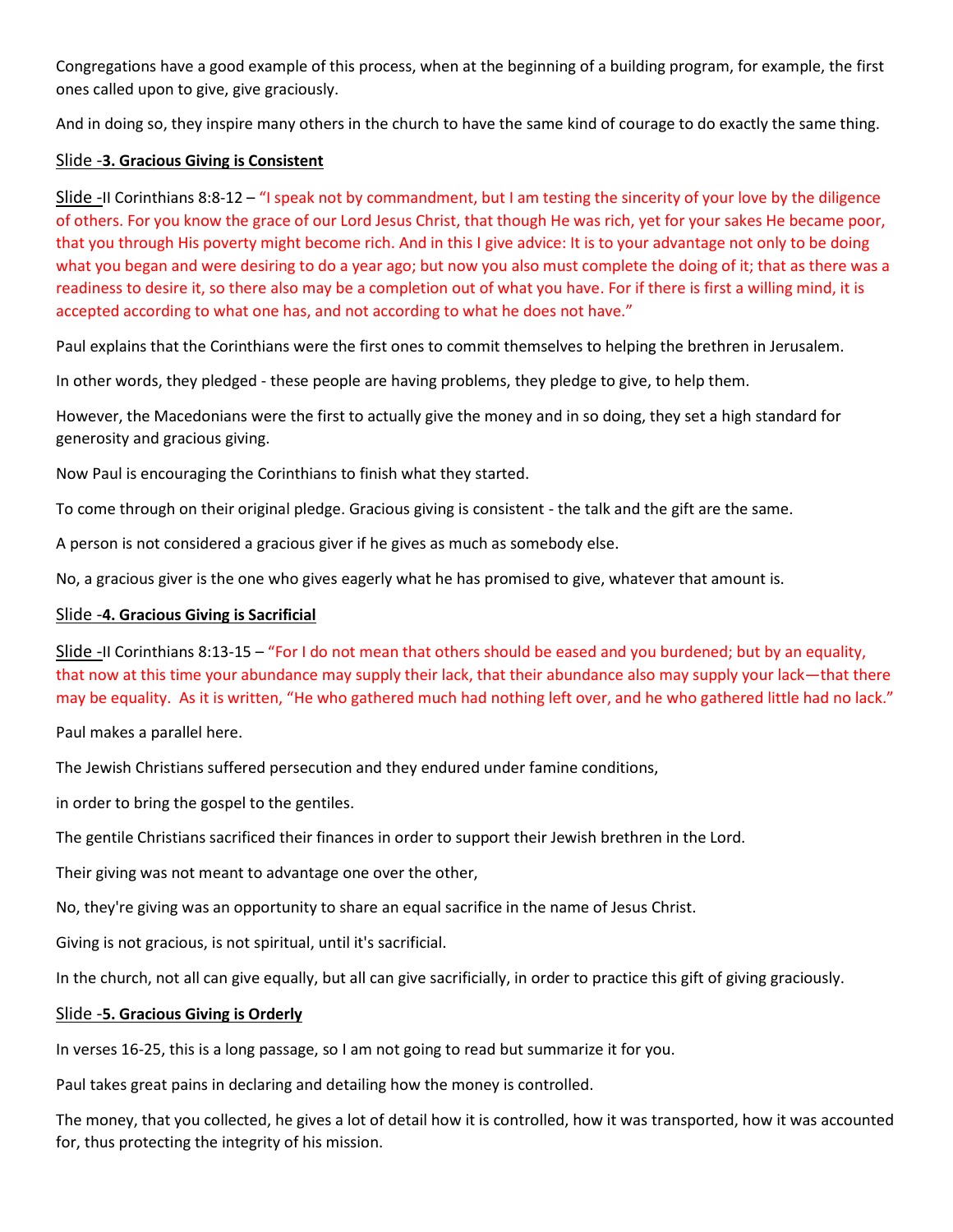In God's gracious plan, even the handling of the gift is special.

There needs to be an orderly manner in handling the gift once it is given, because it is holy unto God.

You realize that?

The money we put into the plate, the checks we put into the plate.

That gift, that's a holy gift. That's a holy thing.

It's been set apart for the Lord.

It is the embodiment of what is supposed to be holy, separate, sacred. It needs to be handled in that way.

I don't just mean carrying the trays to the back, I mean the way the money is handled and spent and accounted for.

It is a holy thing.

Both the collecting and the management must be above reproach, so as not to spoil the faith of the giver or to dishonor God, the receiver.

#### Slide -**6. Gracious Giving is Premeditated**

Slide -II Corinthians 9:1-5 – "Now concerning the ministering to the saints, it is superfluous for me to write to you; for I know your willingness, about which I boast of you to the Macedonians, that Achaia was ready a year ago; and your zeal has stirred up the majority. Yet I have sent the brethren, lest our boasting of you should be in vain in this respect, that, as I said, you may be ready; lest if some Macedonians come with me and find you unprepared, we (not to mention you!) should be ashamed of this confident boasting. Therefore I thought it necessary to exhort (encourage)the brethren to go to you ahead of time, and prepare your generous gift beforehand, which you had previously promised, that it may be ready as a matter of generosity and not as a grudging (covetousness)obligation."

Imagine someone coming to your birthday party and as you are opening your gifts and cards this person hands you a \$1 bill wrapped in one of your own party napkins.

Think about that. How would you feel? What would you think of your guest?

Notice that in worship we:

ask in prayer

share in song

take the communion

receive God's word

The offering, or the collection, we actually give something from ourselves to God.

God gives us time, which we should give to Him and He gives us wealth, which we should give to Him.

In every other action we're on the receiving end.

We're receiving ministry. To be prepared to give says something about our spirituality.

It says how mature we are. Being prepared to give says something about our faith.

It tells how strong or how weak it is.

Being prepared to give says something about our love, it reflects how deep it is.

Being prepared to give says something about our piety, the degree of respect we have for the Lord and His church.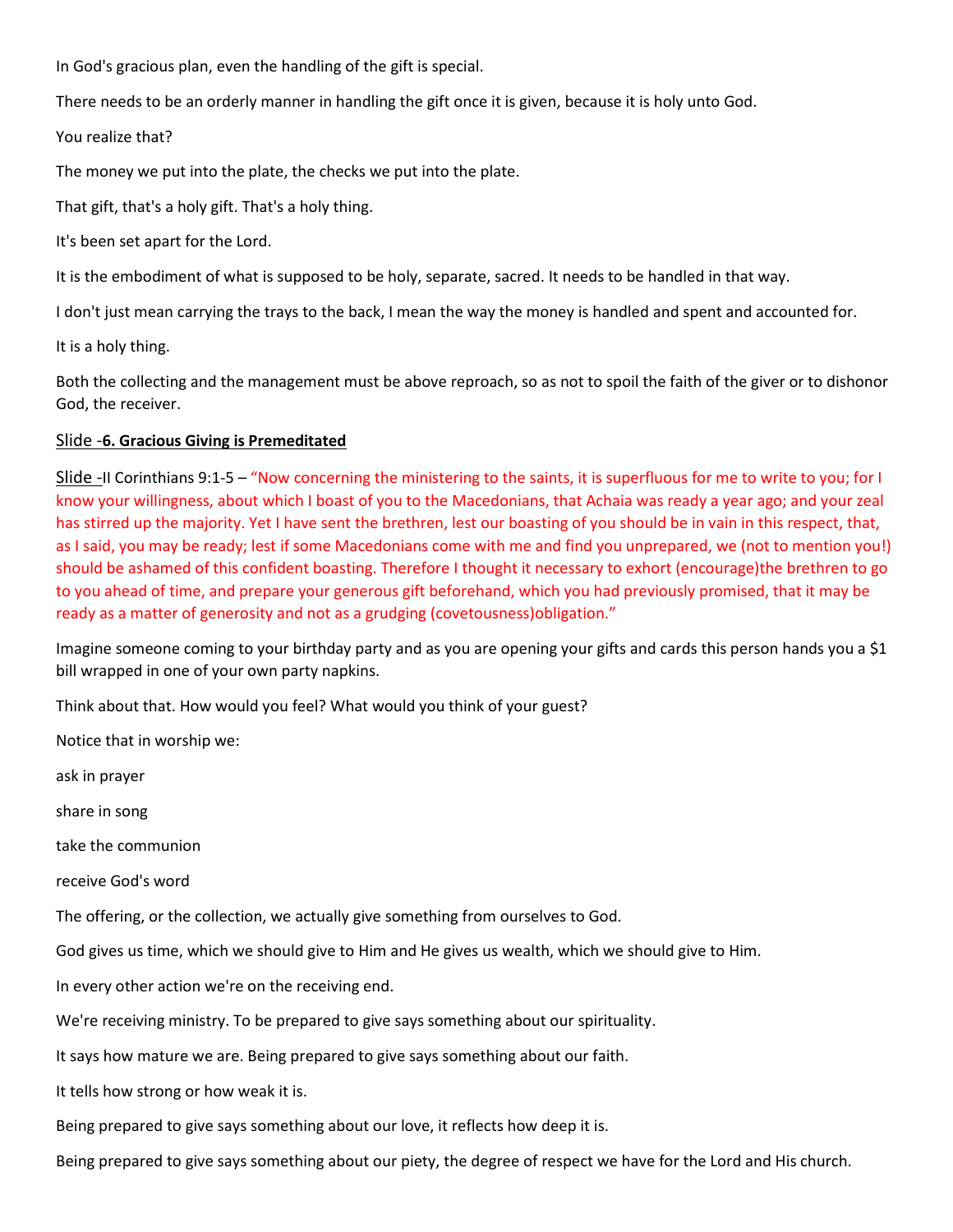An offering that is not prepared, is not a gift, it becomes something else. It becomes guilt money, or a habit, or a tradition, but it's not a gift. You don't go to a 50<sup>th</sup> wedding anniversary and when they start opening the gifts, And you start asking around, "anybody got change for a 20", that's a gift? An offering that is not prepared, does not bless you. It does not honor God. It simply helps to pay the electric bill. Well, that's a good thing. Gracious giving is gracious because it is given in love and respect and thoughtfulness, for the one we wish to bless and honor with our gift. And that requires preparation.

## Slide -**7. Gracious Giving is Generous**

Slide -II Corinthians 9:6-7 - "But this I say: He who sows sparingly will also reap sparingly, and he who sows bountifully (with blessings) will also reap bountifully (with blessings). So let each one give as he purposes in his heart, not grudgingly or of necessity (compulsion); for God loves a cheerful giver."

As for what the Holy Spirit has revealed here, if you give grudgingly or of compulsion, don't waste your time.

Don't waste God's time.

God loves a cheerful giver. How many times have we said that? How many times have we repeated that verse?

Do you know how to become a cheerful giver? Do you know why God loves a cheerful giver?

A person becomes a cheerful giver, by being a generous giver.

A cheerful giver is loved by God, because God loves a generous giver.

Look at it this way, have you ever saved up your money and sacrificed to buy your wife or girlfriend or your boyfriend, your spouse, whatever, an expensive gift?

Not just any gift, but something you really know that they want, but it's kind of expensive.

So, you've saved your crazy money and you're spending money and whatever, and you've hoarded it for a while, in order to buy that special person a gift.

And then once you purchase it, you carefully wrap it and then you wait for the very best moment to give it to them.

How do you feel when you offer that gift? Do you feel cheerful? Do you feel joyful?

Do you feel happily anxious?

When we give in this mode do, we need excuses? Of course not.

You can't wait to give it, because of the joy that you feel, and the happiness that you will create, and the love that you will receive.

There are certain times of the years when those diamond commercials come on, what's the subtle message there?

What makes you think that God is any different?

He loves to give, He loves to receive our sincere gifts, He loves those who give generously.

Generous giving is gracious, because it fills the giver with joy and the blessedness of giving.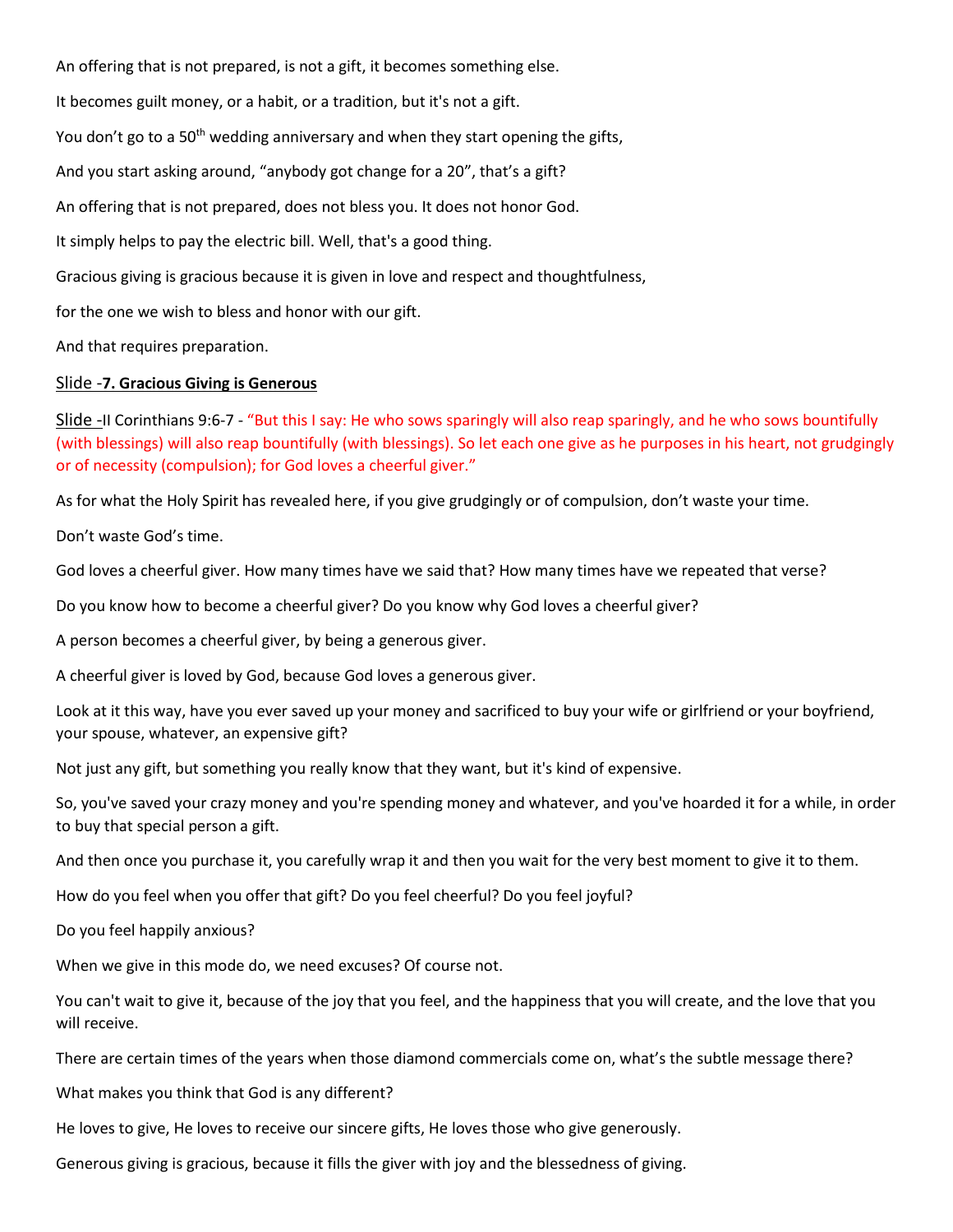It fills the benefactor, the church, with blessings and opportunities.

It fills the heavens with rejoicing because a sinful person has overcome basic human weakness and selfishness, in order to give a generous gift of faith and hope and love.

God loves a cheerful giver because such a person is a generous son or daughter, after His own heart.

#### Slide -**The Blessings of Gracious Giving**

Now, in Acts 20:35, Jesus said that it was more blessed to give than to receive.

The Lord said this for a reason.

What you receive from giving graciously is greater than what you experience as the receiver of a gift.

In other words, the giver is more blessed than the receiver.

Not that receiving isn't pleasant and gratifying,

but Jesus says that the rewards that come from giving are greater than the rewards that come from receiving.

And so, in chapter nine, Paul explains two of the precious blessings attached to gracious giving.

What we get from gracious giving, you know what in it for me.

#### Slide -**1. The giver will be increased by God.**

Slide -II Corinthians 9:8-11 - "And God is able to make all grace abound toward you, that you, always having all sufficiency in all things, may have an abundance for every good work. As it is written: "He has dispersed abroad, He has given to the poor; His righteousness endures forever." Now may He who supplies seed to the sower, and bread for food, supply and multiply the seed you have sown and increase the fruits of your righteousness, while you are enriched in everything for all liberality, which causes thanksgiving through us to God."

#### **There's an old saying that goes like this: you cannot out-give God.**

Now this is true, but not always in the way you might think.

Some people think that well, if you give twenty bucks, you put that in the plate,

God is going to provide an extra \$40 next week, because you cannot out-give God.

They see God's blessing only in terms of money.

And while God's increase for the generous giver might be an increase in personal wealth, true,

but it also could include greater peace of mind.

How would you like that?

Would you rather an extra 100 bucks or would you rather greater peace of mind?

Or it could be a greater ability to need less material things and still be happy.

How about that? Would that work for you?

How about harmony in your family?

Well, there's a good one.

Or an opportunity to serve Christ in new and greater ways, that you have not thought of before.

Is that a blessing?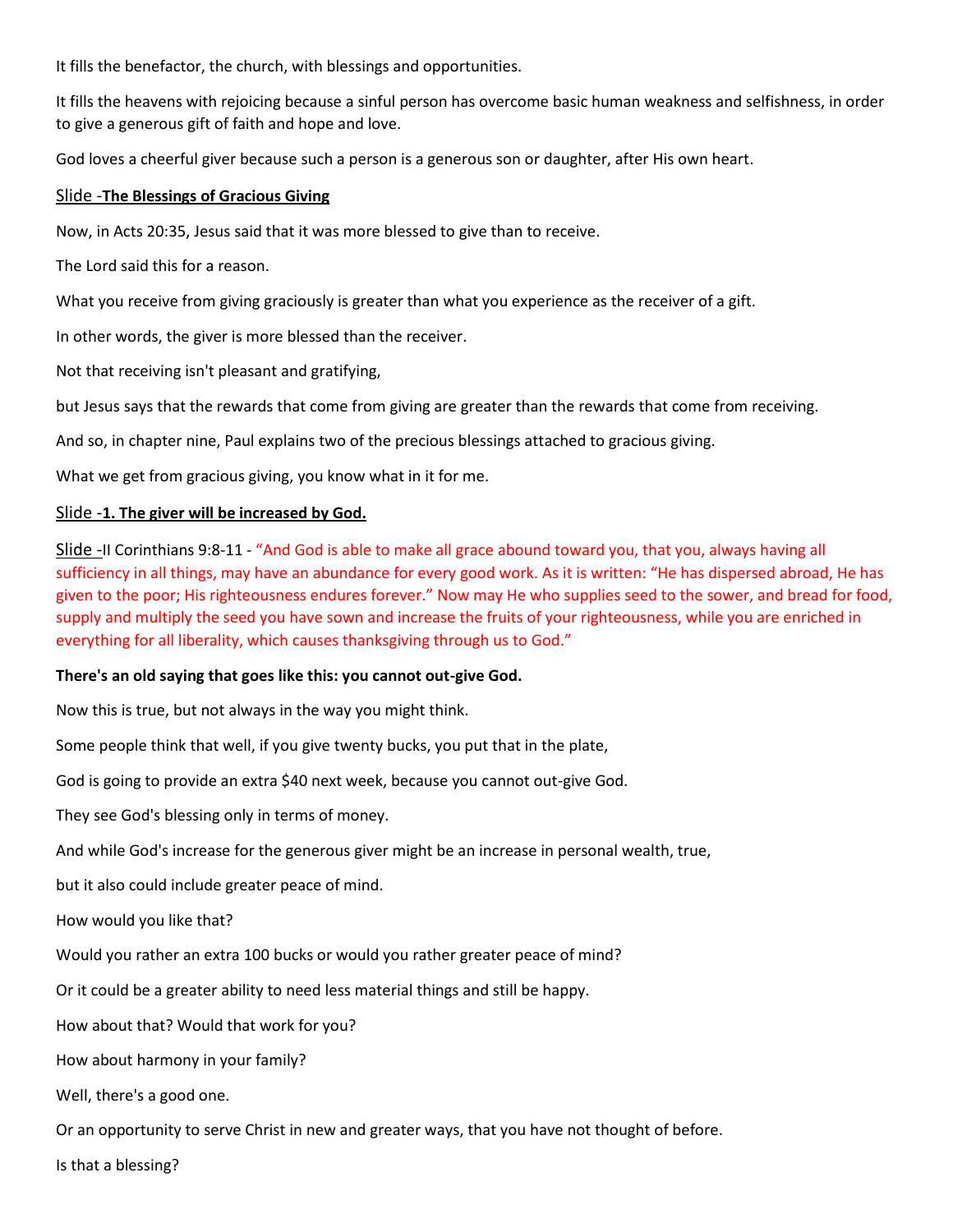Or an increase of saved souls among those you love.

How would you like your 16-year-old granddaughter to be baptized, would you like that?

Would you like your son-in-law who's 50-years-old now and who's never put a foot in the church building?

all of a sudden, begin to ask questions and want to have a Bible study with you.

How would you like that would you see that as a blessing?

How about the opportunity to truly suffer for Christ?

That'd be a good thing?

That the suffering that you are in, you're enduring all of a sudden in your life for whatever reason,

you know that you're doing this because of Christ.

You're being persecuted because of your faith. Would that be a good blessing?

These, and many others, are ways God can increase a gracious giver and none of these can be bought with money.

Whatever way God chooses to bless you, the promise is clearly made that He will respond to your generosity.

If this is so, it may be the reason why some of our prayers are not answered and the Lord is not blessing us.

Perhaps it has to do with the quality of our giving.

## Slide -**2. The giver will be the cause of praise**

Slide -II Corinthians 9:12-15 – "For the administration of this service not only supplies the needs of the saints, but also is abounding through many thanksgivings to God, while, through the proof of this ministry, they glorify God for the obedience of your confession to the gospel of Christ, and for your liberal sharing with them and all men, and by their prayer for you, who long for you because of the exceeding grace of God in you. Thanks be to God for His indescribable gift!"

In other words, the Jews were praising God because of the brethren in Greece

Slide -Jesus said, Matthew 5:16 - "Let your light so shine before men, that they may see your good works and glorify your Father in heaven."

Your gracious giving, in various situations, not just in the collection plate, but serving the church.

I'm was always inspired when I came to the church building in Port Charlotte at odd hours,

Morning or night, and I see some brother or sister here cleaning something, fixing something, arranging something, preparing something.

Just off hours, often eight o'clock at night, 11 o'clock at night, seven o'clock in the morning, two o'clock in the afternoon.

They're just there.

They're not on any list anywhere. They saw that something had to be done. They just came in and did it.

I'm inspired when I see that, what do you think?

Giving of your time and talent to help others, and your families, and your community.

Being seen as a generous giver in these various ways will prompt other people to praise God because of what you do.

Next to martyrdom and soul winning, this is one of the greatest spiritual treasures that can be attributed to you.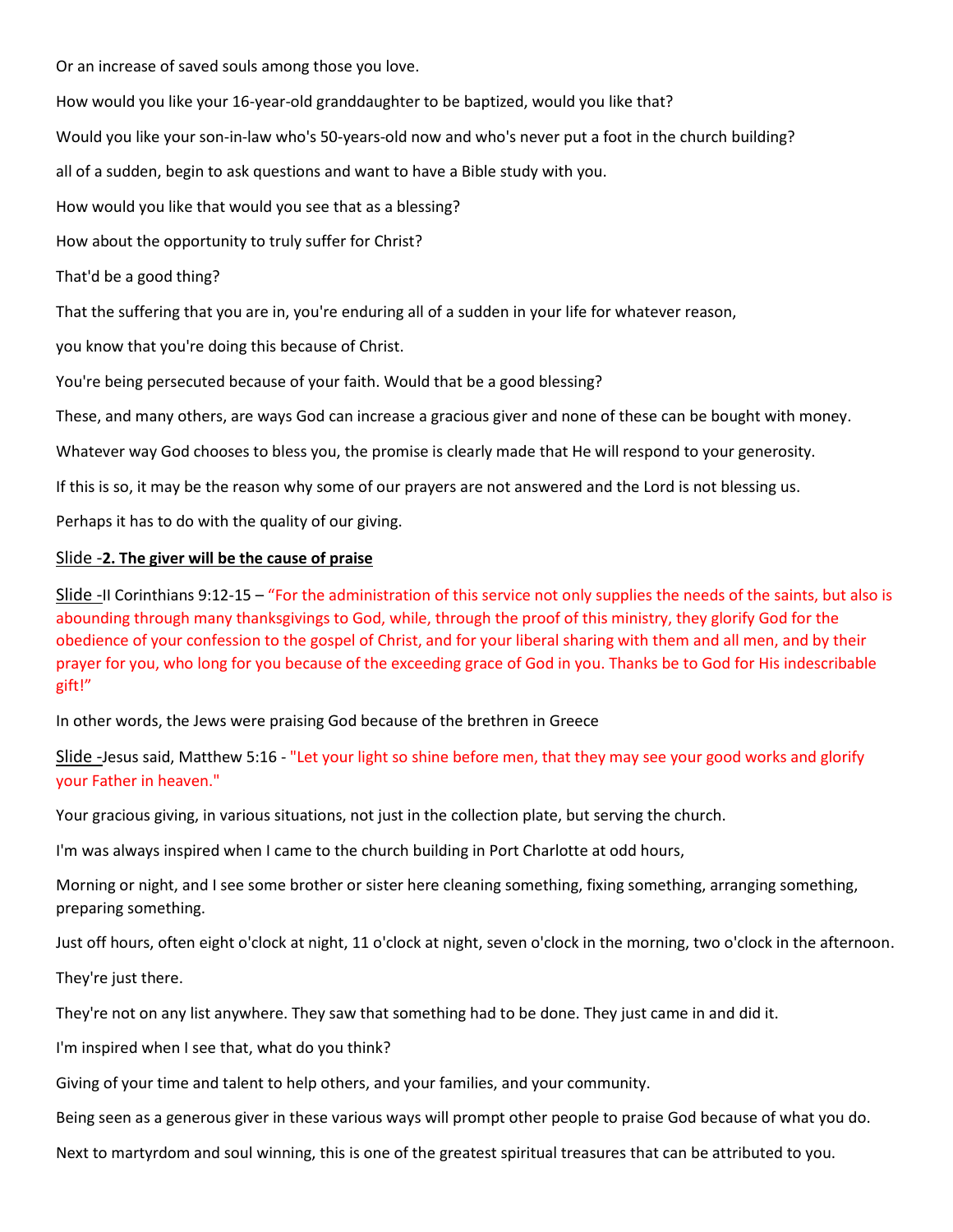Not that you gave a lot of money or service or self or time, but that your giving made others love God more.

I love God more because of what you did. I don't love you more. I love God more.

Others will do this, because they are moved by the clear harmony between your confession of Christ and your actions in His name.

In other words, they can actually see Christ in you, and they glorify God because of it.

This stuff must be true. Look at their life.

You are blessed in becoming the visible kingdom of God, the light in the dark world.

Can there be a greater privilege?

It seems in our society everybody wants to be a star on TV.

Everybody wants to be a singer or a dancer, which is fine, if that's your creative talents, wonderful.

God's given you that talent, express it, but how about being stars that shine for Christ.

What about that?

Summary

So, in closing, I want to comment on one question we often get when discussing money that's given to the church.

I have heard at other churches, Hey, I got a great idea. Let's have a raffle. Let's give away something.

Let's get a car and give it away, and sell tickets.

The short response of why we don't do this is that the New Testament only gives us one way to provide for the financial needs of the church, and that is a free-will, meaning you give it according to your own decision,

a free will offering, collected when the saints gathered together for public worship on the Lord's day.

The only example we have of money collection.

Now this is the only instruction and example we have from Christ and His apostles concerning money for the church.

When we compare this method of giving with the principles of gracious giving, we've just looked at,

we see that it is the only way that all the elements of gracious giving come together in one single act.

Other methods can gather money, but they cannot accomplish the spiritual goals that the regular offering on the Lord's day can accomplish.

In other words, a bake sale or a raffle or a charity concert raises money.

That's good. But it does not raise a person's spirit, like a free-will offering at worship.

And so, my invitation this morning is two-fold:

number one, please give your life to Christ, if you have not already done so.

Some people need to do this through repentance and baptism, others, having already done this and fallen away, need to be restored through repentance and prayer, or they need to restore a spirit of service in themselves.

That's my first invitation.

Do that today and guarantee your soul survival at death and the judgment, which is sure to follow.